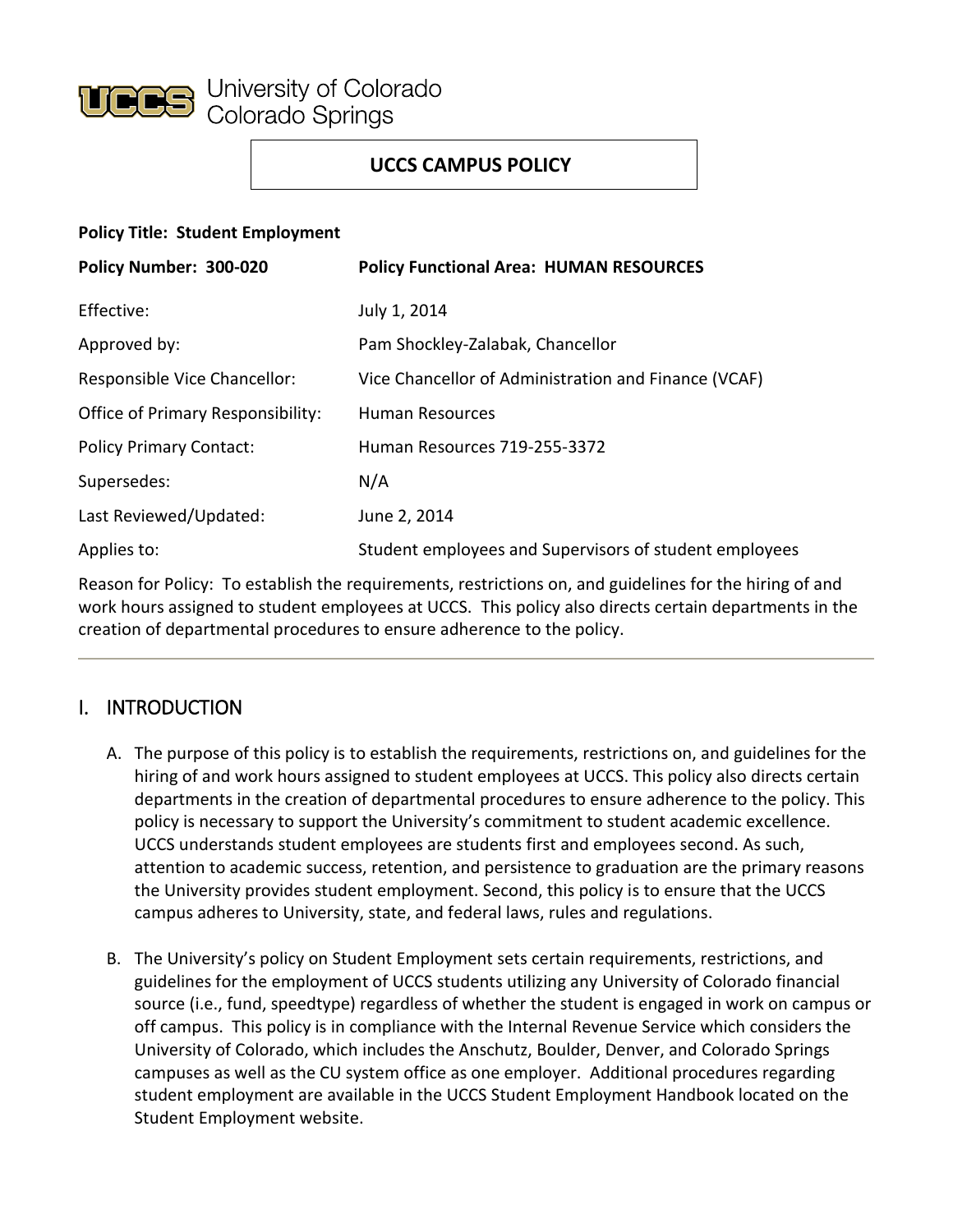C. This policy is necessary to support the University's commitment to student academic excellence. UCCS understands student employees are students first and employees second. As such, attention to academic success, retention, and persistence to graduation are the primary reasons the University provides student employment. Second, this policy is to ensure that the UCCS campus adheres to University, state, and federal laws, rules and regulations.

## II. POLICY STATEMENT

A. Authority for the creation of campus administrative policies is found in The Laws of the Regents, 2007, Article 3 Section B.5(A) which states:

The chancellor of each campus shall be the chief academic and administrative officer responsible to the president for the conduct of affairs of their respective campus in accordance with the policies of the Board of Regents. The chancellor shall have such other responsibilities as may be required by these Laws, or Regent policy, or as may be delegated by the president.

#### B. Procedures:

- 1. Minimum enrollment requirements:
	- a. Undergraduate students:
		- i. Fall and spring semester employment periods: The student must be enrolled in at least six (6) credit hours for each semester.
	- ii. Summer semester: While no minimum credit hours are required, students not enrolled in six (6) credit hours for the summer term must have been enrolled in the previous spring semester and the upcoming fall semester for the minimum hours described in V.A.1.a. Special provisions for incoming students and seniors who graduated during the immediate past spring semester may apply and will be determined by the UCCS Office of Financial Aid and Student Employment.
	- b. Graduate Students
		- i. Fall and spring semester employment periods: The student must be enrolled in at least three (3) credit hours for each semester.
	- ii. Summer semester: While no minimum credit hours are required, students not enrolled in three (3) credit hours for the summer term must have been enrolled in the previous spring semester and the upcoming fall semester for the minimum hours described in V.A.2.a. Special provisions for incoming graduate students and students who graduated during the immediate past spring semester may apply and will be determined by the UCCS Office of Financial Aid and Student Employment.
	- c. Exception
		- i. The only exception to the minimum enrollment requirements is for undergraduate seniors in the final semester (fall or spring) of school when the following occurs:
			- a) The student is enrolled in at least three (3) credit hours, and
			- b) The student is eligible to graduate at the end of the semester, and
			- c) The student has applied for graduation for that semester.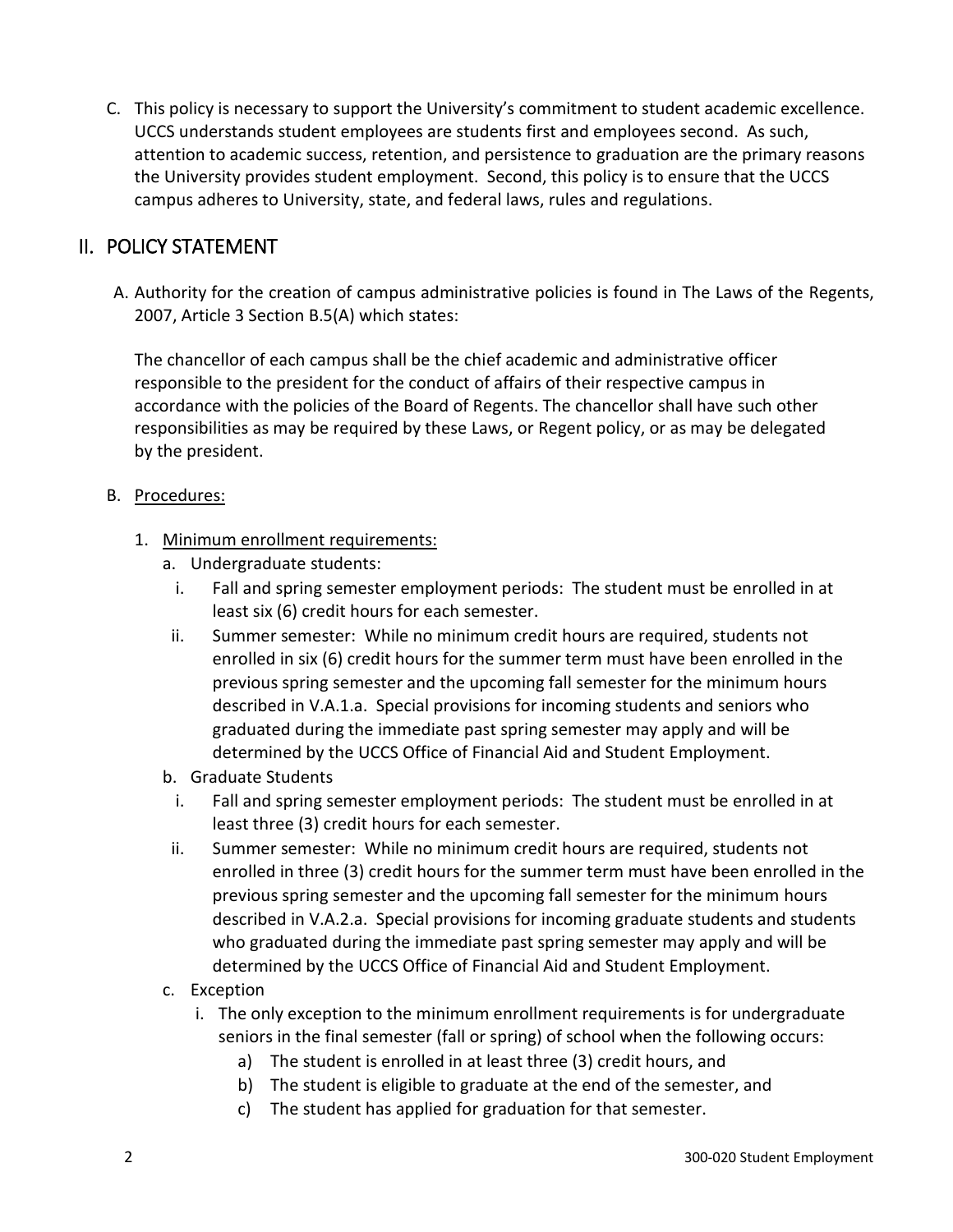- d) The student and the employing department apply in writing to the UCCS Office of Financial Aid and Student Employment for a waiver from V.A.1.a of this policy.
- ii. The only exception to the minimum enrollment requirements for graduate students is for those graduate students enrolled in a dissertation/thesis course when such enrollment is considered full-time. Validation from the academic department is required.
- iii. There are no other exceptions to sections V.A.1.a and V.A.2.a of this policy.
- d. Students are not permitted to work during the scheduled time of a class in which they are enrolled.
- 2. Maximum work hours allowed:
	- a. Multiple positions.
		- i. All campuses and system administration of the University of Colorado and all departments, colleges, centers, divisions, or other degree or non-degree units are considered one employer under Internal Revenue Service rules.
		- ii. Students working in more than one position at UCCS and/or any other campus and/or system administration of the University of Colorado are required to:
			- a) Disclose additional CU Employment at the time of application. Should the student employee be offered the job the student must complete another position disclosure form to be sent the UCCS Office of Student Employment and each CU supervisor.
			- b) Declare a primary department, college, center, division, or unit. The student's supervisor in this department will be considered the supervisor of record. iii. Disclose to each supervisor any other employment the student may have including employment with any other University of Colorado department, college, center, division, or unit.
			- c) This disclosure must be done any time the student employee changes positions. v. Once hired, and in accordance with University of Colorado Administrative Policy Statement 5012, all student employees are required to disclose all employment, including employment outside of UCCS, within 60 days of hire and annually thereafter in accordance with campus procedures.
			- d) Supervisors are required to immediately forward the disclosure of a student's additional employment with any University of Colorado employer to the UCCS Office of Student Employment.
		- b. The number of hours a student employee may work in all positions combined (the aggregate of a student employee's multiple positions in multiple departments for any University of Colorado employer), is limited as follows:
			- i. Fall semester: The fall semester is defined as 20 weeks. The specific calendar shall be determined by the UCCS Office of Financial Aid and Student Employment. The maximum number of hours a student employee may work is 25 hours per week or 50 hours per bi-weekly payroll period provided no single week in that period exceeds 40 hours.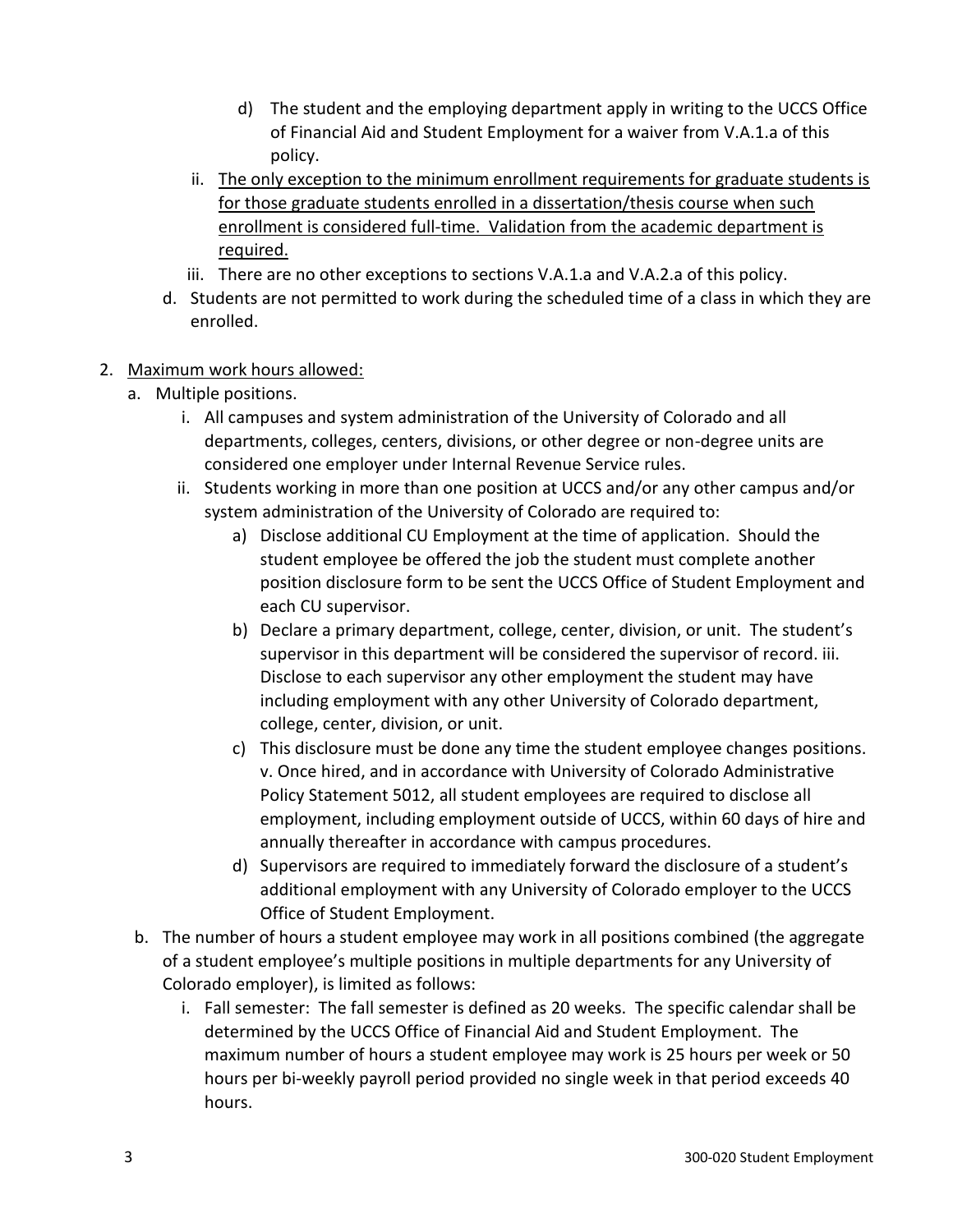- ii. Spring semester: The spring semester is defined as 20 weeks. The specific calendar shall be determined by the UCCS Office of Financial Aid and Student Employment. The maximum number of hours a student employee may work is 25 hours per week or 50 hours per bi-weekly payroll period provided no single week in that period exceeds 40 hours.
- iii. Summer semester: The summer semester is defined as 12 weeks. The specific calendar shall be determined by the UCCS Office of Financial Aid and Student Employment. The maximum number of hours a student employee may work is 40 hours per week or 80 hours per bi-weekly payroll period.
- iv. For positions where students are salaried, receive a stipend, or serve in an on-call capacity, the employing department, college, center, or unit is required to file a form with the UCCS Human Resources Office and the UCCS Office of Student Employment that details the hourly effort for the compensation. The UCCS Office of Human Resources is responsible for approving these forms to ensure that the calculation is consistent with best and reasonable practice.
- c. Exceptions:
	- i. Student employment is concurrent with employment in a classified staff position, University staff position, and/or a faculty position when:

a) Such staff or faculty position is at a 50% or greater appointment, where benefits are already allocated to the position, and

b) The aggregate of the multiple positions will not increase the employee to greater than 1.0 full time equivalent (FTE) effort, and

c) Federal, state, and university laws, rules, and/or policies do not prohibit such employment, and

d) The primary University of Colorado employing unit agrees to the additional student employee position, and

- e) The employee has applied for and received written permission from the UCCS Office of Human Resources for the additional employment.
- ii. Business Purpose. To qualify for business purpose exception under this policy, the following must be presented:

a) An employing department head presents, through his/her dean or director, to the department's vice chancellor the following for each student position requested for exemption:

- (i) A business plan demonstrating why the objectives of a specific student employee position cannot be completed within the hour restrictions outlined in section V.B.2, and
- (ii) An explanation as to why the position cannot be split into two student employee positions thereby allowing the hiring of more students, and
- (iii) University of Colorado financial statements to demonstrate that the employing department has the means by which to pay for health insurance for the affected employee as follows: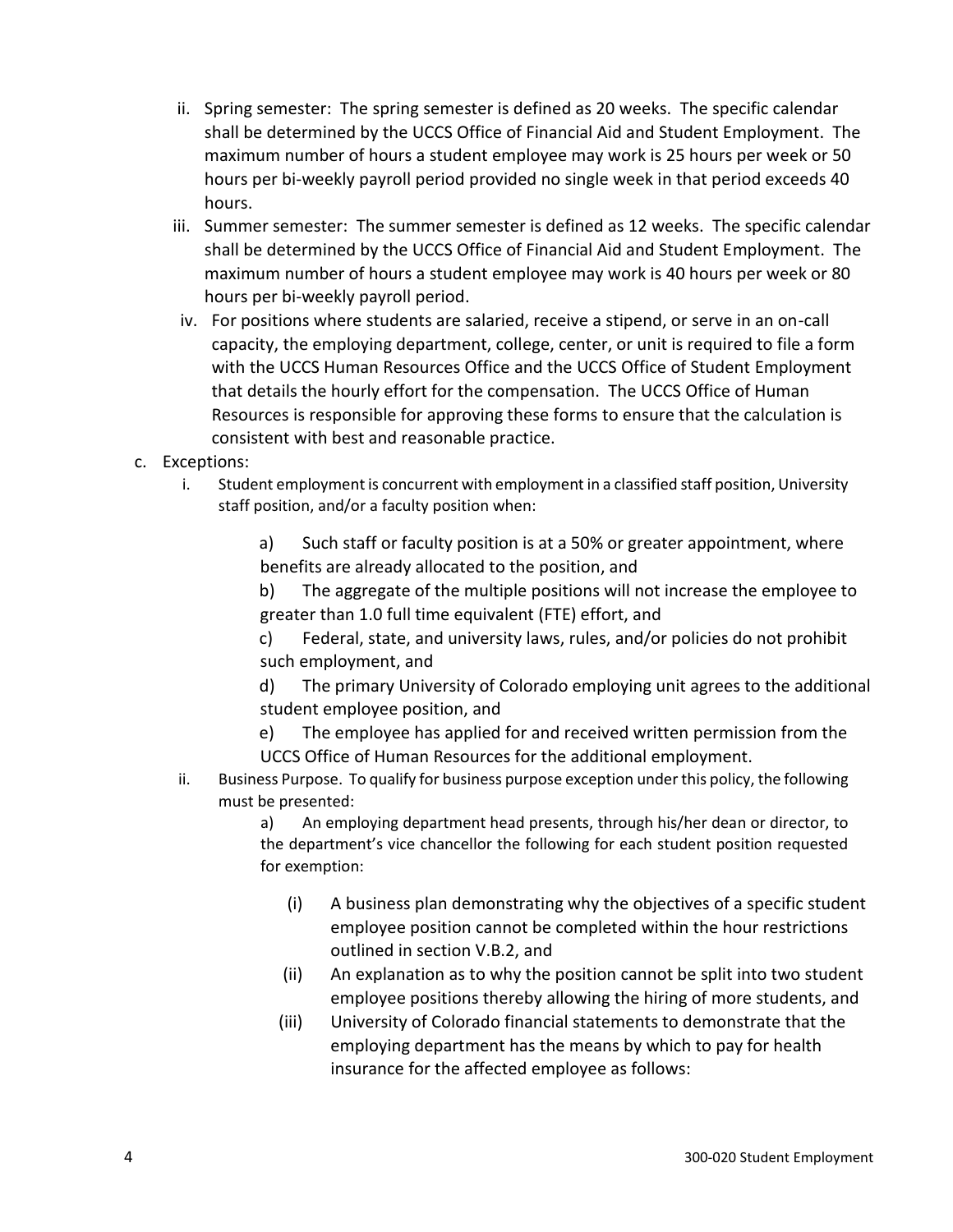- (a) Cash or unencumbered budget on hand in an amount equal to one year of the University's contribution for health insurance and an acknowledgement that this amount follows the student, and
- (b) Statement that indicates the employing department understands the budget or cash will be transferred to a holding account that will be managed by the UCCS Budget Office and will not be returned to the employing department unless or until:
	- The student employee never enrolls in health insurance benefits and the student employee separates from University employment for 26 weeks, or
	- The student employee is hired into a University staff or faculty position that was advertised and posted as including full benefits in which case the funds will be returned after one year of such employment.
- b) If the proposal outlined in V.B.3.b.i. is accepted by the unit vice chancellor the proposal is forwarded to the Vice Chancellor for Administration and Finance for budget review and final approval.
- iii. There are no further exceptions to this policy.

#### 4. Consequences:

- a. While the UCCS Office of Student Employment and the UCCS Office of Human Resources will monitor student enrollment requirements and student work hours for compliance with this policy, supervisors are responsible for communicating this policy to their student employees and student employees are responsible for communicating with the supervisor(s) if they drop below the minimum enrollment requirements and any scheduling which may take the student above the maximum work hours allowed.
- b. Outside the exceptions identified in the policy, failure to have or maintain the minimum enrollment requirements will result in automatic disqualification and/or termination from student employment.
- c. Students who violate the maximum work hours allowed per bi-weekly payroll period will be issued a warning. A warning will also be sent to the supervisor(s).
	- 1. Continued violation of this policy may result in a reduction in employment hours or termination of the student's employment. Future student employment may also be impacted.
	- 2. Federal Work-Study student employees should also monitor work hours relative to their earnings limit and contact the Office of Financial Aid with any questions.
	- 3. International student employees must comply with work-hour limits set by the U.S. Citizenship and Immigration Services (USCIS).
- d. Departments may be subject to additional administrative charges as violation of this policy subjects the University to additional exposure under the Affordable Care Act (ACA).